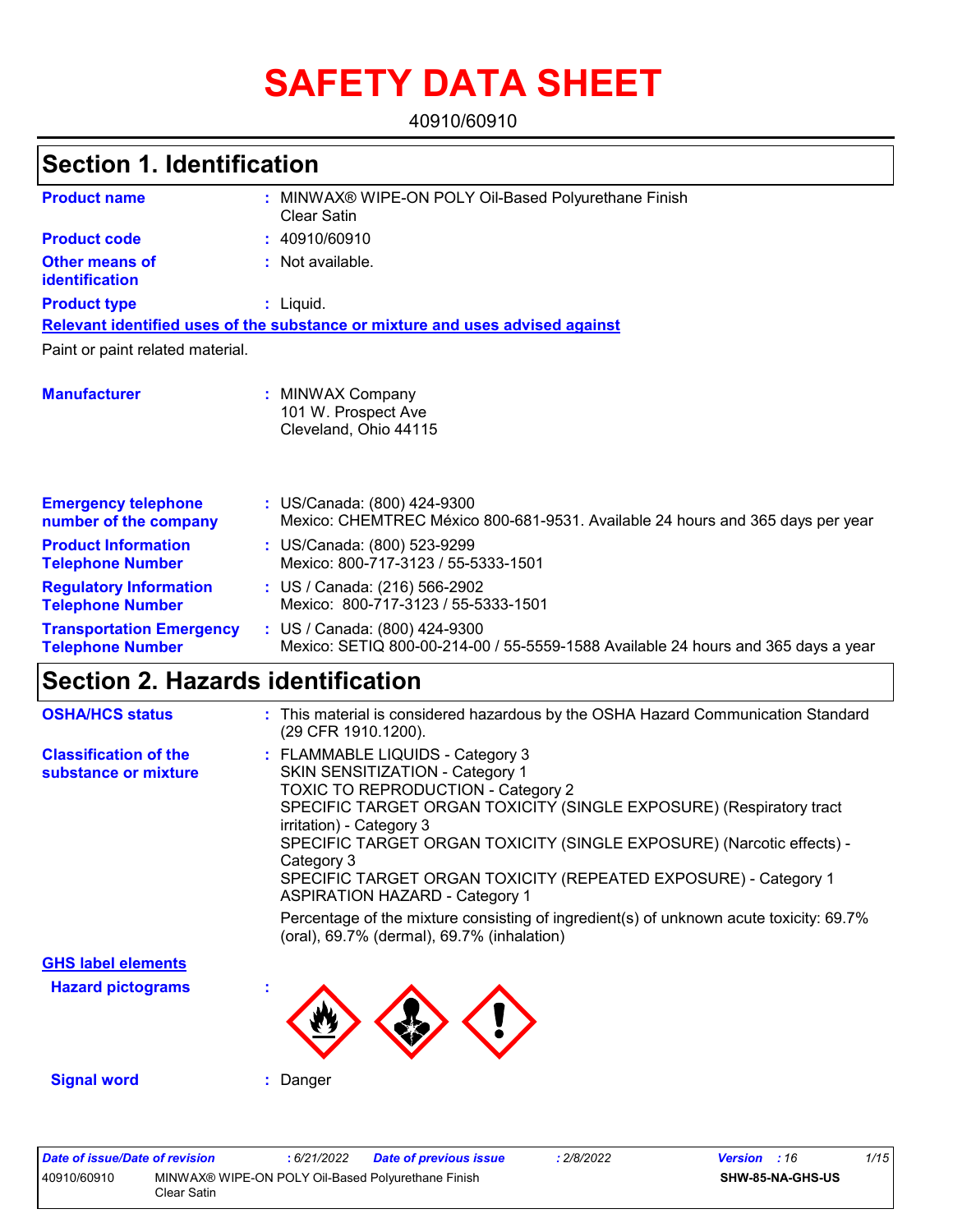### **Section 2. Hazards identification**

| <b>Hazard statements</b>                   | : Flammable liquid and vapor.<br>May be fatal if swallowed and enters airways.<br>May cause an allergic skin reaction.<br>May cause respiratory irritation.<br>May cause drowsiness or dizziness.<br>Suspected of damaging fertility or the unborn child.<br>Causes damage to organs through prolonged or repeated exposure.                                                                                                                                                                                                                                                                                                                                                        |
|--------------------------------------------|-------------------------------------------------------------------------------------------------------------------------------------------------------------------------------------------------------------------------------------------------------------------------------------------------------------------------------------------------------------------------------------------------------------------------------------------------------------------------------------------------------------------------------------------------------------------------------------------------------------------------------------------------------------------------------------|
| <b>Precautionary statements</b>            |                                                                                                                                                                                                                                                                                                                                                                                                                                                                                                                                                                                                                                                                                     |
| <b>General</b>                             | : Read label before use. Keep out of reach of children. If medical advice is needed,<br>have product container or label at hand.                                                                                                                                                                                                                                                                                                                                                                                                                                                                                                                                                    |
| <b>Prevention</b>                          | : Obtain special instructions before use. Do not handle until all safety precautions have<br>been read and understood. Wear protective gloves, protective clothing and eye or face<br>protection. Keep away from heat, hot surfaces, sparks, open flames and other ignition<br>sources. No smoking. Use explosion-proof electrical, ventilating or lighting equipment.<br>Use non-sparking tools. Take action to prevent static discharges. Use only outdoors or<br>in a well-ventilated area. Do not breathe vapor. Do not eat, drink or smoke when using<br>this product. Wash thoroughly after handling. Contaminated work clothing must not be<br>allowed out of the workplace. |
| <b>Response</b>                            | : IF exposed or concerned: Get medical advice or attention. IF INHALED: Remove<br>person to fresh air and keep comfortable for breathing. Call a POISON CENTER or<br>doctor if you feel unwell. IF SWALLOWED: Immediately call a POISON CENTER or<br>doctor. Do NOT induce vomiting. IF ON SKIN (or hair): Take off immediately all<br>contaminated clothing. Rinse skin with water. Wash contaminated clothing before<br>reuse. IF ON SKIN: Wash with plenty of water. If skin irritation or rash occurs: Get<br>medical advice or attention.                                                                                                                                      |
| <b>Storage</b>                             | : Store locked up. Store in a well-ventilated place. Keep container tightly closed. Keep<br>cool.                                                                                                                                                                                                                                                                                                                                                                                                                                                                                                                                                                                   |
| <b>Disposal</b>                            | : Dispose of contents and container in accordance with all local, regional, national and<br>international regulations.                                                                                                                                                                                                                                                                                                                                                                                                                                                                                                                                                              |
| <b>Supplemental label</b><br>elements      | DELAYED EFFECTS FROM LONG TERM OVEREXPOSURE. Contains solvents which<br>can cause permanent brain and nervous system damage. Intentional misuse by<br>deliberately concentrating and inhaling the contents can be harmful or fatal. WARNING:<br>This product contains chemicals known to the State of California to cause cancer and<br>birth defects or other reproductive harm.                                                                                                                                                                                                                                                                                                   |
|                                            | Please refer to the SDS for additional information. Keep out of reach of children. Do not<br>transfer contents to other containers for storage.                                                                                                                                                                                                                                                                                                                                                                                                                                                                                                                                     |
| <b>Hazards not otherwise</b><br>classified | : DANGER: Rags, steel wool, other waste soaked with this product, and sanding residue<br>may spontaneously catch fire if improperly discarded. Immediately place rags, steel<br>wool, other waste soaked with this product, and sanding residue in a sealed, water-filled,<br>metal container. Dispose of in accordance with local fire regulations.                                                                                                                                                                                                                                                                                                                                |

## **Section 3. Composition/information on ingredients**

#### **Other means of identification :** Not available. **Substance/mixture :** Mixture

#### **CAS number/other identifiers**

| <b>Ingredient name</b>             | % by weight | <b>CAS number</b> |
|------------------------------------|-------------|-------------------|
| Light Aliphatic Hydrocarbon        | I≥25 - ≤50  | 64742-47-8        |
| Med. Aliphatic Hydrocarbon Solvent | 1≥25 - ≤50  | 64742-88-7        |
| Zirconium 2-Ethylhexanoate         | l≤0.3       | 22464-99-9        |
| Methyl Ethyl Ketoxime              | l≤0.3       | 96-29-7           |

Any concentration shown as a range is to protect confidentiality or is due to batch variation.

| Date of issue/Date of revision |                                                                    | : 6/21/2022 | <b>Date of previous issue</b> | : 2/8/2022 | <b>Version</b> : 16 |                         | 2/15 |
|--------------------------------|--------------------------------------------------------------------|-------------|-------------------------------|------------|---------------------|-------------------------|------|
| 40910/60910                    | MINWAX® WIPE-ON POLY Oil-Based Polyurethane Finish<br>Clear Satin. |             |                               |            |                     | <b>SHW-85-NA-GHS-US</b> |      |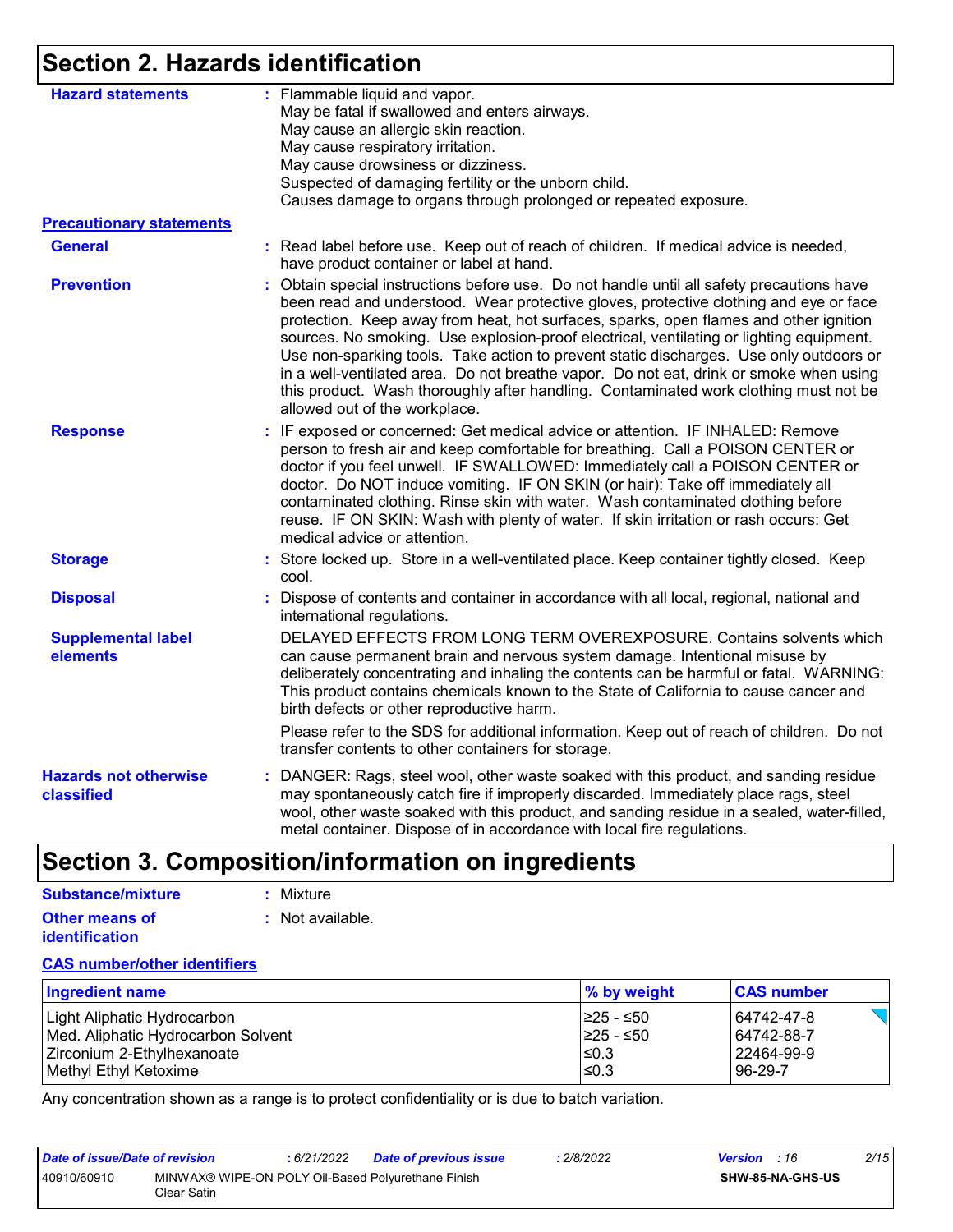### **Section 3. Composition/information on ingredients**

**There are no additional ingredients present which, within the current knowledge of the supplier and in the concentrations applicable, are classified and hence require reporting in this section.**

**Occupational exposure limits, if available, are listed in Section 8.**

### **Section 4. First aid measures**

| <b>Description of necessary first aid measures</b> |
|----------------------------------------------------|
|----------------------------------------------------|

| Eye contact         | : Immediately flush eyes with plenty of water, occasionally lifting the upper and lower<br>eyelids. Check for and remove any contact lenses. Continue to rinse for at least 10<br>minutes. Get medical attention following exposure or if feeling unwell.                                                                                                                                                                                                                                                                                                                                                                                                                                                                                               |
|---------------------|---------------------------------------------------------------------------------------------------------------------------------------------------------------------------------------------------------------------------------------------------------------------------------------------------------------------------------------------------------------------------------------------------------------------------------------------------------------------------------------------------------------------------------------------------------------------------------------------------------------------------------------------------------------------------------------------------------------------------------------------------------|
| <b>Inhalation</b>   | : Remove victim to fresh air and keep at rest in a position comfortable for breathing. If it<br>is suspected that fumes are still present, the rescuer should wear an appropriate mask<br>or self-contained breathing apparatus. If not breathing, if breathing is irregular or if<br>respiratory arrest occurs, provide artificial respiration or oxygen by trained personnel. It<br>may be dangerous to the person providing aid to give mouth-to-mouth resuscitation.<br>Get medical attention. If necessary, call a poison center or physician. If unconscious,<br>place in recovery position and get medical attention immediately. Maintain an open<br>airway. Loosen tight clothing such as a collar, tie, belt or waistband.                    |
| <b>Skin contact</b> | : Wash with plenty of soap and water. Remove contaminated clothing and shoes. Wash<br>contaminated clothing thoroughly with water before removing it, or wear gloves.<br>Continue to rinse for at least 10 minutes. Get medical attention. In the event of any<br>complaints or symptoms, avoid further exposure. Wash clothing before reuse. Clean<br>shoes thoroughly before reuse.                                                                                                                                                                                                                                                                                                                                                                   |
| <b>Ingestion</b>    | : Get medical attention immediately. Call a poison center or physician. Wash out mouth<br>with water. Remove dentures if any. If material has been swallowed and the exposed<br>person is conscious, give small quantities of water to drink. Stop if the exposed person<br>feels sick as vomiting may be dangerous. Aspiration hazard if swallowed. Can enter<br>lungs and cause damage. Do not induce vomiting. If vomiting occurs, the head should<br>be kept low so that vomit does not enter the lungs. Never give anything by mouth to an<br>unconscious person. If unconscious, place in recovery position and get medical<br>attention immediately. Maintain an open airway. Loosen tight clothing such as a collar,<br>tie, belt or waistband. |

| <b>Most important symptoms/effects, acute and delayed</b> |                                                                                                                                                                                                                                                                         |
|-----------------------------------------------------------|-------------------------------------------------------------------------------------------------------------------------------------------------------------------------------------------------------------------------------------------------------------------------|
| <b>Potential acute health effects</b>                     |                                                                                                                                                                                                                                                                         |
| Eye contact                                               | : No known significant effects or critical hazards.                                                                                                                                                                                                                     |
| <b>Inhalation</b>                                         | : Can cause central nervous system (CNS) depression. May cause drowsiness or<br>dizziness. May cause respiratory irritation.                                                                                                                                            |
| <b>Skin contact</b>                                       | : May cause an allergic skin reaction.                                                                                                                                                                                                                                  |
| <b>Ingestion</b>                                          | : Can cause central nervous system (CNS) depression. May be fatal if swallowed and<br>enters airways.                                                                                                                                                                   |
| <b>Over-exposure signs/symptoms</b>                       |                                                                                                                                                                                                                                                                         |
| <b>Eye contact</b>                                        | : No specific data.                                                                                                                                                                                                                                                     |
| <b>Inhalation</b>                                         | : Adverse symptoms may include the following:<br>respiratory tract irritation<br>coughing<br>nausea or vomiting<br>headache<br>drowsiness/fatigue<br>dizziness/vertigo<br>unconsciousness<br>reduced fetal weight<br>increase in fetal deaths<br>skeletal malformations |
| <b>Date of issue/Date of revision</b>                     | 3/15<br>:6/21/2022<br><b>Date of previous issue</b><br>: 2/8/2022<br>:16<br><b>Version</b>                                                                                                                                                                              |

| Pate of Board Pate of Ictional |                                                                   | <b>Pate of previous issue</b> |
|--------------------------------|-------------------------------------------------------------------|-------------------------------|
| 40910/60910                    | MINWAX® WIPE-ON POLY Oil-Based Polyurethane Finish<br>Clear Satin |                               |
|                                |                                                                   |                               |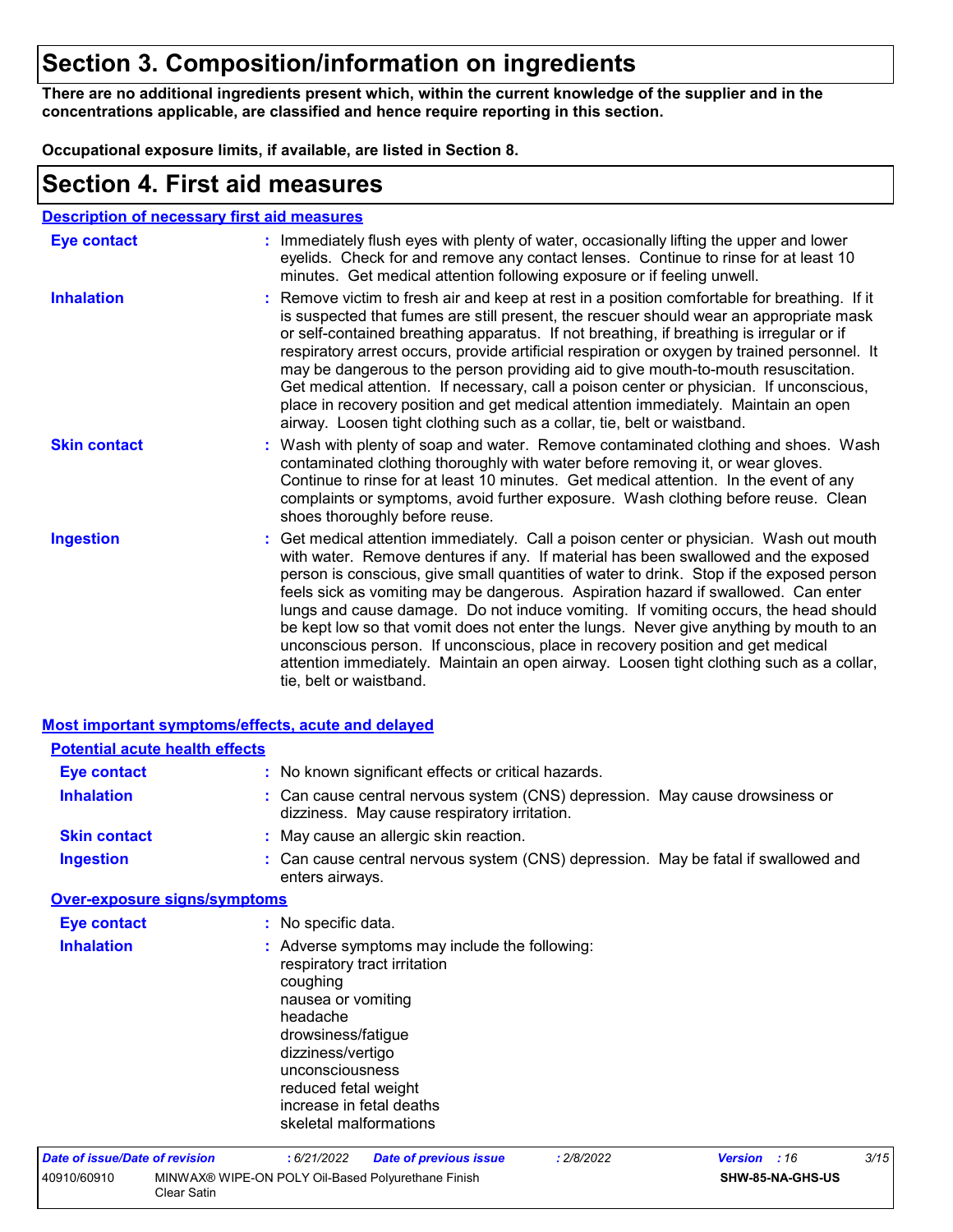### **Section 4. First aid measures**

| <b>Skin contact</b>               | : Adverse symptoms may include the following:<br>irritation<br>redness<br>reduced fetal weight<br>increase in fetal deaths<br>skeletal malformations                                                                                                                                                                                                                                                            |
|-----------------------------------|-----------------------------------------------------------------------------------------------------------------------------------------------------------------------------------------------------------------------------------------------------------------------------------------------------------------------------------------------------------------------------------------------------------------|
| <b>Ingestion</b>                  | : Adverse symptoms may include the following:<br>nausea or vomiting<br>reduced fetal weight<br>increase in fetal deaths<br>skeletal malformations<br>Indication of immediate medical attention and special treatment needed, if necessary                                                                                                                                                                       |
| <b>Notes to physician</b>         | : Treat symptomatically. Contact poison treatment specialist immediately if large<br>quantities have been ingested or inhaled.                                                                                                                                                                                                                                                                                  |
| <b>Specific treatments</b>        | : No specific treatment.                                                                                                                                                                                                                                                                                                                                                                                        |
| <b>Protection of first-aiders</b> | : No action shall be taken involving any personal risk or without suitable training. If it is<br>suspected that fumes are still present, the rescuer should wear an appropriate mask or<br>self-contained breathing apparatus. It may be dangerous to the person providing aid to<br>give mouth-to-mouth resuscitation. Wash contaminated clothing thoroughly with water<br>before removing it, or wear gloves. |

#### **See toxicological information (Section 11)**

### **Section 5. Fire-fighting measures**

| <b>Extinguishing media</b>                               |                                                                                                                                                                                                                                                                                                                                                                                                                          |
|----------------------------------------------------------|--------------------------------------------------------------------------------------------------------------------------------------------------------------------------------------------------------------------------------------------------------------------------------------------------------------------------------------------------------------------------------------------------------------------------|
| <b>Suitable extinguishing</b><br>media                   | : Use dry chemical, $CO2$ , water spray (fog) or foam.                                                                                                                                                                                                                                                                                                                                                                   |
| <b>Unsuitable extinguishing</b><br>media                 | : Do not use water jet.                                                                                                                                                                                                                                                                                                                                                                                                  |
| <b>Specific hazards arising</b><br>from the chemical     | : Flammable liquid and vapor. Runoff to sewer may create fire or explosion hazard. In a<br>fire or if heated, a pressure increase will occur and the container may burst, with the risk<br>of a subsequent explosion. The vapor/gas is heavier than air and will spread along the<br>ground. Vapors may accumulate in low or confined areas or travel a considerable<br>distance to a source of ignition and flash back. |
| <b>Hazardous thermal</b><br>decomposition products       | Decomposition products may include the following materials:<br>carbon dioxide<br>carbon monoxide                                                                                                                                                                                                                                                                                                                         |
| <b>Special protective actions</b><br>for fire-fighters   | : Promptly isolate the scene by removing all persons from the vicinity of the incident if<br>there is a fire. No action shall be taken involving any personal risk or without suitable<br>training. Move containers from fire area if this can be done without risk. Use water<br>spray to keep fire-exposed containers cool.                                                                                            |
| <b>Special protective</b><br>equipment for fire-fighters | Fire-fighters should wear appropriate protective equipment and self-contained breathing<br>apparatus (SCBA) with a full face-piece operated in positive pressure mode.                                                                                                                                                                                                                                                   |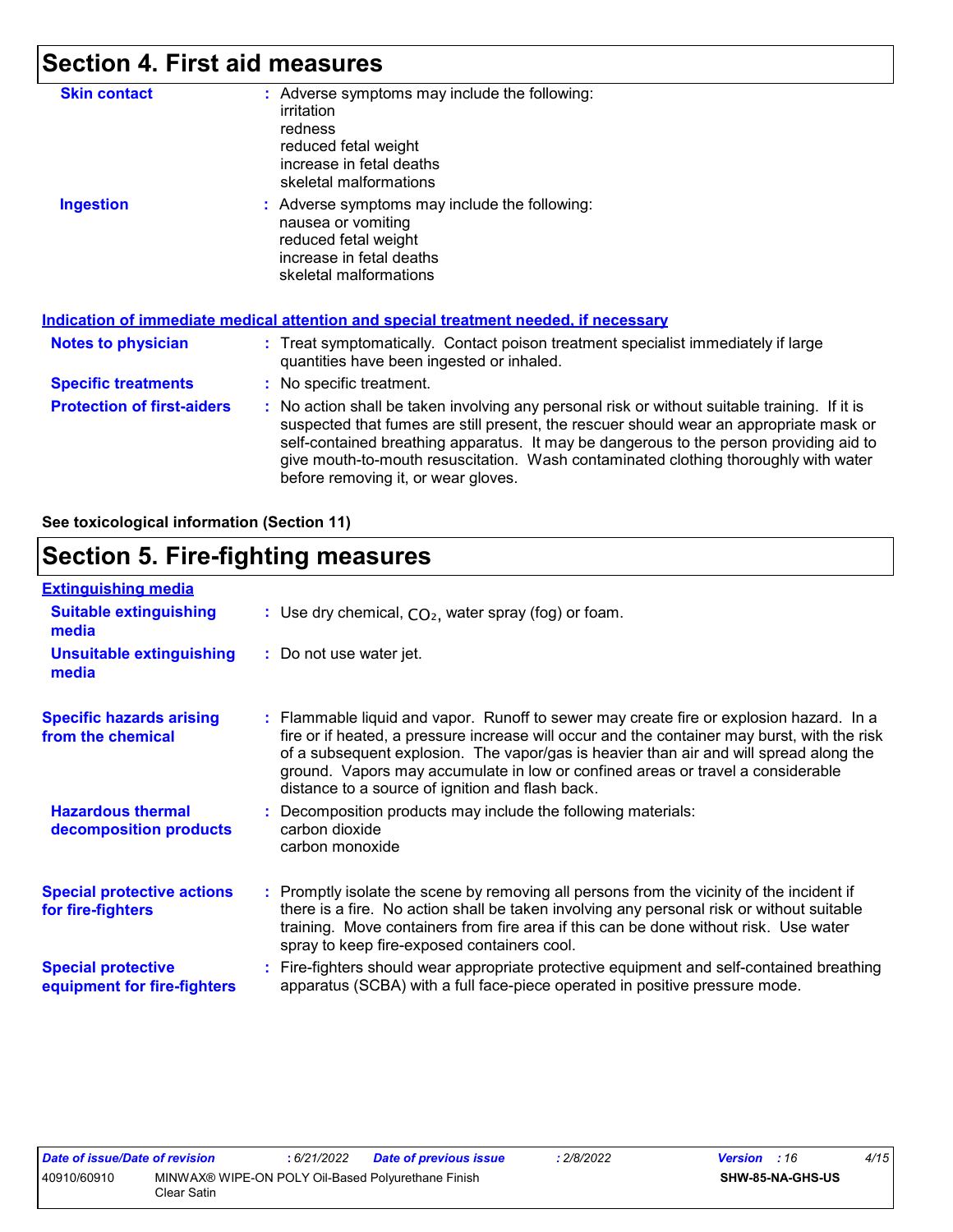### **Section 6. Accidental release measures**

|                                                              | Personal precautions, protective equipment and emergency procedures                                                                                                                                                                                                                                                                                                                                                                                                                                                                                                                                                                                                                                                                                                  |
|--------------------------------------------------------------|----------------------------------------------------------------------------------------------------------------------------------------------------------------------------------------------------------------------------------------------------------------------------------------------------------------------------------------------------------------------------------------------------------------------------------------------------------------------------------------------------------------------------------------------------------------------------------------------------------------------------------------------------------------------------------------------------------------------------------------------------------------------|
| For non-emergency<br>personnel                               | : No action shall be taken involving any personal risk or without suitable training.<br>Evacuate surrounding areas. Keep unnecessary and unprotected personnel from<br>entering. Do not touch or walk through spilled material. Shut off all ignition sources.<br>No flares, smoking or flames in hazard area. Avoid breathing vapor or mist. Provide<br>adequate ventilation. Wear appropriate respirator when ventilation is inadequate. Put<br>on appropriate personal protective equipment.                                                                                                                                                                                                                                                                      |
|                                                              | For emergency responders : If specialized clothing is required to deal with the spillage, take note of any information in<br>Section 8 on suitable and unsuitable materials. See also the information in "For non-<br>emergency personnel".                                                                                                                                                                                                                                                                                                                                                                                                                                                                                                                          |
| <b>Environmental precautions</b>                             | : Avoid dispersal of spilled material and runoff and contact with soil, waterways, drains<br>and sewers. Inform the relevant authorities if the product has caused environmental<br>pollution (sewers, waterways, soil or air).                                                                                                                                                                                                                                                                                                                                                                                                                                                                                                                                      |
| <b>Methods and materials for containment and cleaning up</b> |                                                                                                                                                                                                                                                                                                                                                                                                                                                                                                                                                                                                                                                                                                                                                                      |
| <b>Small spill</b>                                           | : Stop leak if without risk. Move containers from spill area. Use spark-proof tools and<br>explosion-proof equipment. Dilute with water and mop up if water-soluble. Alternatively,<br>or if water-insoluble, absorb with an inert dry material and place in an appropriate waste<br>disposal container. Dispose of via a licensed waste disposal contractor.                                                                                                                                                                                                                                                                                                                                                                                                        |
| <b>Large spill</b>                                           | : Stop leak if without risk. Move containers from spill area. Use spark-proof tools and<br>explosion-proof equipment. Approach release from upwind. Prevent entry into sewers,<br>water courses, basements or confined areas. Wash spillages into an effluent treatment<br>plant or proceed as follows. Contain and collect spillage with non-combustible,<br>absorbent material e.g. sand, earth, vermiculite or diatomaceous earth and place in<br>container for disposal according to local regulations (see Section 13). Dispose of via a<br>licensed waste disposal contractor. Contaminated absorbent material may pose the<br>same hazard as the spilled product. Note: see Section 1 for emergency contact<br>information and Section 13 for waste disposal. |

### **Section 7. Handling and storage**

#### **Precautions for safe handling**

| <b>Protective measures</b>                       | : Put on appropriate personal protective equipment (see Section 8). Persons with a<br>history of skin sensitization problems should not be employed in any process in which<br>this product is used. Avoid exposure - obtain special instructions before use. Avoid<br>exposure during pregnancy. Do not handle until all safety precautions have been read<br>and understood. Do not get in eyes or on skin or clothing. Do not breathe vapor or mist.<br>Do not swallow. Use only with adequate ventilation. Wear appropriate respirator when<br>ventilation is inadequate. Do not enter storage areas and confined spaces unless<br>adequately ventilated. Keep in the original container or an approved alternative made<br>from a compatible material, kept tightly closed when not in use. Store and use away<br>from heat, sparks, open flame or any other ignition source. Use explosion-proof<br>electrical (ventilating, lighting and material handling) equipment. Use only non-sparking<br>tools. Take precautionary measures against electrostatic discharges. Empty containers<br>retain product residue and can be hazardous. Do not reuse container. |
|--------------------------------------------------|----------------------------------------------------------------------------------------------------------------------------------------------------------------------------------------------------------------------------------------------------------------------------------------------------------------------------------------------------------------------------------------------------------------------------------------------------------------------------------------------------------------------------------------------------------------------------------------------------------------------------------------------------------------------------------------------------------------------------------------------------------------------------------------------------------------------------------------------------------------------------------------------------------------------------------------------------------------------------------------------------------------------------------------------------------------------------------------------------------------------------------------------------------------------|
| <b>Advice on general</b><br>occupational hygiene | : Eating, drinking and smoking should be prohibited in areas where this material is<br>handled, stored and processed. Workers should wash hands and face before eating,<br>drinking and smoking. Remove contaminated clothing and protective equipment before<br>entering eating areas. See also Section 8 for additional information on hygiene                                                                                                                                                                                                                                                                                                                                                                                                                                                                                                                                                                                                                                                                                                                                                                                                                     |

measures.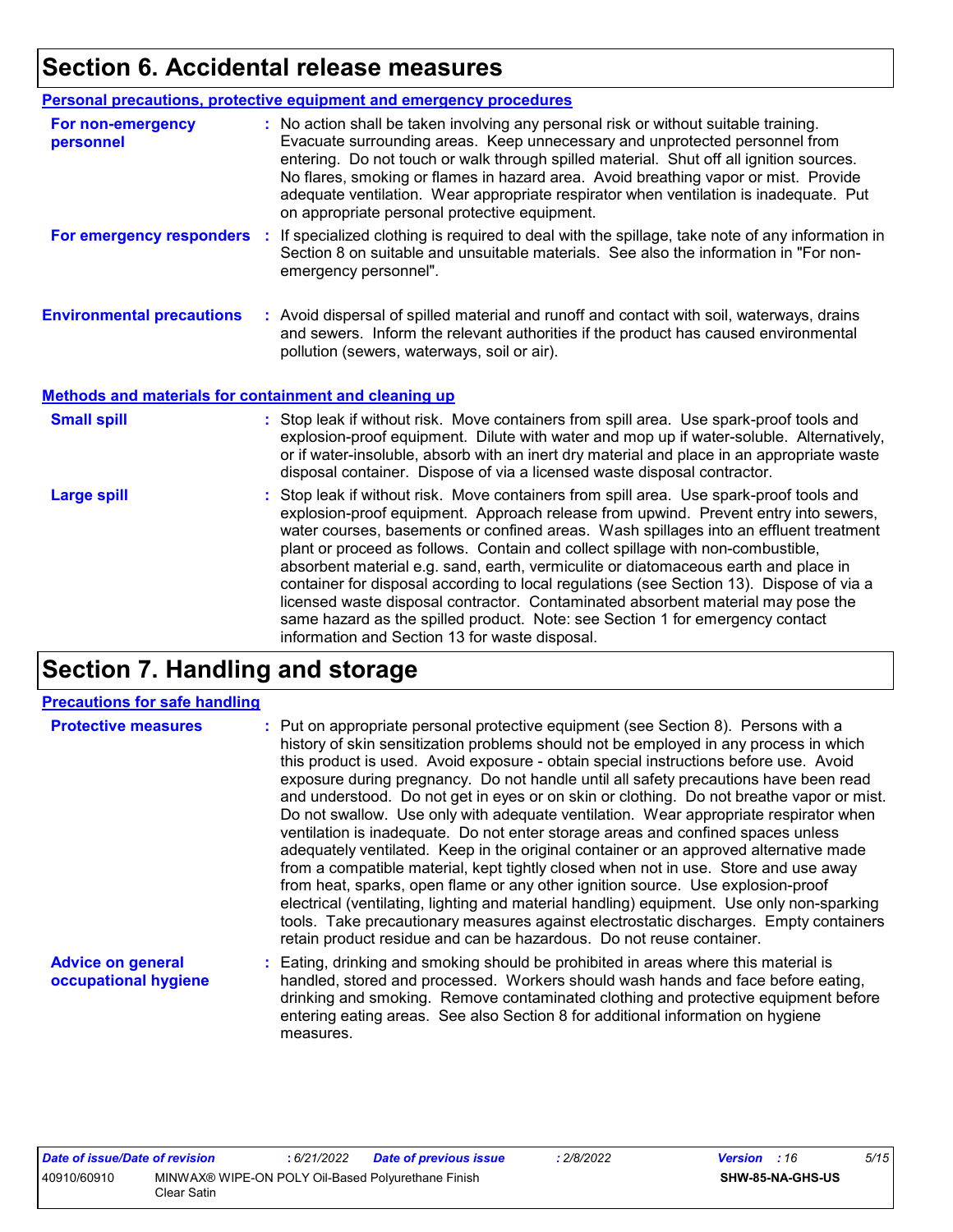## **Section 7. Handling and storage**

|                          | <b>Conditions for safe storage, :</b> Store in accordance with local regulations. Store in a segregated and approved area. |
|--------------------------|----------------------------------------------------------------------------------------------------------------------------|
| including any            | Store in original container protected from direct sunlight in a dry, cool and well-ventilated                              |
| <i>incompatibilities</i> | area, away from incompatible materials (see Section 10) and food and drink. Store                                          |
|                          | locked up. Eliminate all ignition sources. Separate from oxidizing materials. Keep                                         |
|                          | container tightly closed and sealed until ready for use. Containers that have been                                         |
|                          | opened must be carefully resealed and kept upright to prevent leakage. Do not store in                                     |
|                          | unlabeled containers. Use appropriate containment to avoid environmental                                                   |
|                          | contamination. See Section 10 for incompatible materials before handling or use.                                           |

### **Section 8. Exposure controls/personal protection**

#### **Control parameters**

**Occupational exposure limits (OSHA United States)**

| <b>Ingredient name</b>             | CAS#       | <b>Exposure limits</b>                                                                                                                                                                                                                                                                                                                                             |
|------------------------------------|------------|--------------------------------------------------------------------------------------------------------------------------------------------------------------------------------------------------------------------------------------------------------------------------------------------------------------------------------------------------------------------|
| Light Aliphatic Hydrocarbon        | 64742-47-8 | ACGIH TLV (United States, 1/2021).<br>Absorbed through skin.<br>TWA: 200 mg/m <sup>3</sup> , (as total hydrocarbon<br>vapor) 8 hours.                                                                                                                                                                                                                              |
| Med. Aliphatic Hydrocarbon Solvent | 64742-88-7 | OSHA PEL (United States, 5/2018).<br>TWA: 100 ppm 8 hours.<br>TWA: $400 \text{ mg/m}^3$ 8 hours.                                                                                                                                                                                                                                                                   |
| Zirconium 2-Ethylhexanoate         | 22464-99-9 | ACGIH TLV (United States, 1/2021).<br>TWA: $5 \text{ mg/m}^3$ , (as Zr) 8 hours.<br>STEL: 10 mg/m <sup>3</sup> , (as Zr) 15 minutes.<br>NIOSH REL (United States, 10/2020).<br>TWA: $5 \text{ mg/m}^3$ , (as Zr) 10 hours.<br>STEL: 10 mg/m <sup>3</sup> , (as Zr) 15 minutes.<br>OSHA PEL (United States, 5/2018).<br>TWA: 5 mg/m <sup>3</sup> , (as Zr) 8 hours. |
| Methyl Ethyl Ketoxime              | 96-29-7    | OARS WEEL (United States, 1/2021). Skin<br>sensitizer.<br>TWA: 10 ppm 8 hours.                                                                                                                                                                                                                                                                                     |

#### **Occupational exposure limits (Canada)**

| <b>Ingredient name</b>                                                                  | CAS#                          | <b>Exposure limits</b>                                                                                                                                                                                                                                                                                                                                                                                                                                          |  |  |
|-----------------------------------------------------------------------------------------|-------------------------------|-----------------------------------------------------------------------------------------------------------------------------------------------------------------------------------------------------------------------------------------------------------------------------------------------------------------------------------------------------------------------------------------------------------------------------------------------------------------|--|--|
| Petroleum refining, hydrotreated light distillate                                       | 64742-47-8                    | <b>CA British Columbia Provincial (Canada,</b><br>6/2021). Absorbed through skin.<br>TWA: 200 mg/m <sup>3</sup> , (as total hydrocarbon<br>vapour) 8 hours.<br>CA Alberta Provincial (Canada, 6/2018).<br>Absorbed through skin.<br>8 hrs OEL: 200 mg/m <sup>3</sup> , (as total hydrocarbon<br>vapour) 8 hours.<br>CA Ontario Provincial (Canada, 6/2019).<br>Absorbed through skin.<br>TWA: 200 mg/m <sup>3</sup> , (as total hydrocarbon<br>vapour) 8 hours. |  |  |
| Medium aliphatic solvent naphtha (petroleum) C9-C12                                     | 64742-88-7                    | CA Ontario Provincial (Canada, 6/2019).<br>TWA: $525$ mg/m <sup>3</sup> 8 hours.                                                                                                                                                                                                                                                                                                                                                                                |  |  |
| Zirconium 2-Ethylhexanoate                                                              | 22464-99-9                    | CA Alberta Provincial (Canada, 6/2018).<br>8 hrs OEL: 5 mg/m <sup>3</sup> , (as Zr) 8 hours.<br>15 min OEL: 10 mg/m <sup>3</sup> , (as Zr) 15 minutes.<br><b>CA British Columbia Provincial (Canada,</b><br>$6/2021$ ).<br>TWA: $5 \text{ mg/m}^3$ , (as Zr) 8 hours.<br>STEL: 10 mg/m <sup>3</sup> , (as Zr) 15 minutes.                                                                                                                                       |  |  |
| <b>Date of issue/Date of revision</b><br>: 6/21/2022                                    | <b>Date of previous issue</b> | 6/15<br>: 2/8/2022<br>Version : 16                                                                                                                                                                                                                                                                                                                                                                                                                              |  |  |
| 40910/60910<br>MINWAX® WIPE-ON POLY Oil-Based Polyurethane Finish<br><b>Clear Satin</b> |                               | SHW-85-NA-GHS-US                                                                                                                                                                                                                                                                                                                                                                                                                                                |  |  |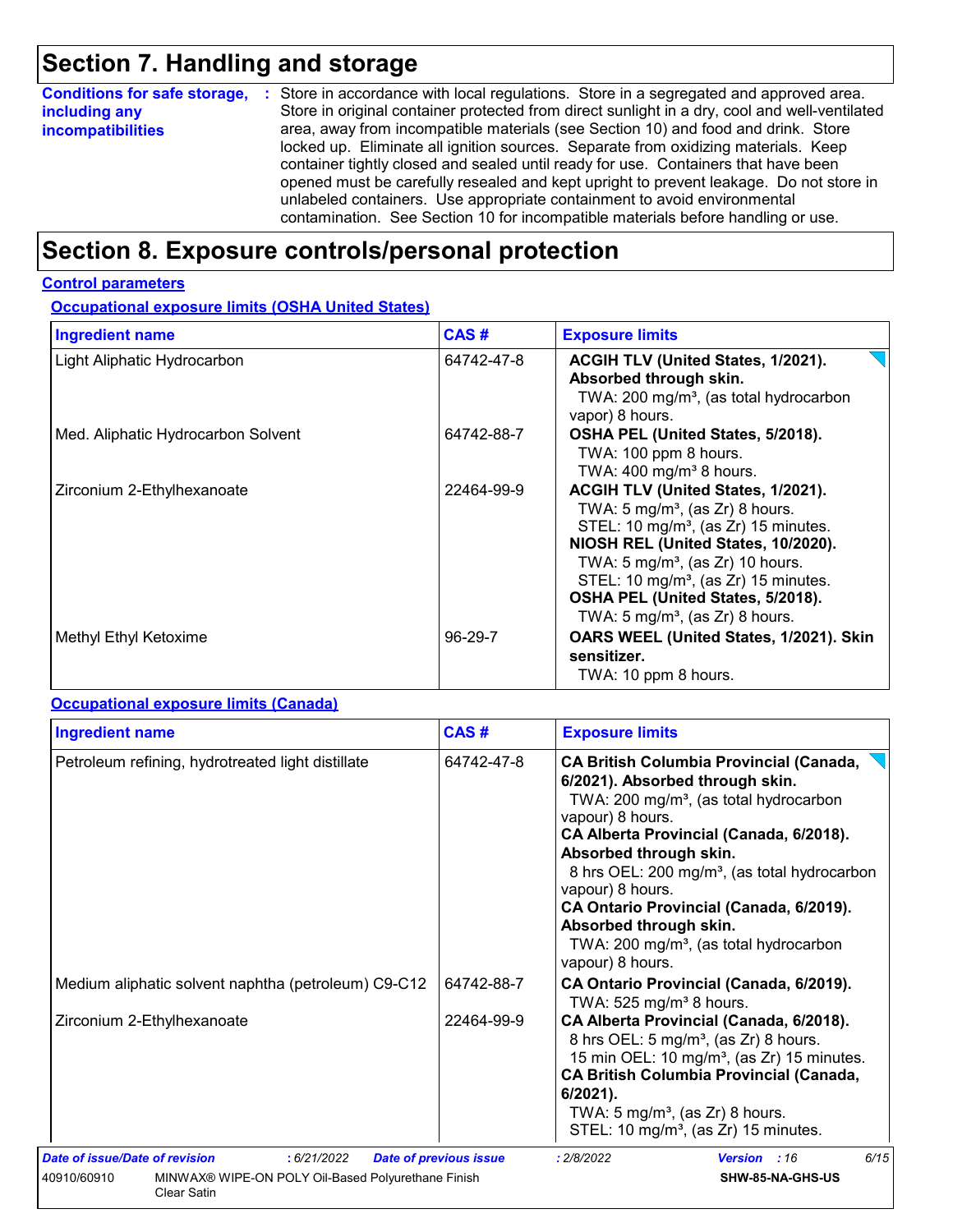## **Section 8. Exposure controls/personal protection**

|                       |               | CA Quebec Provincial (Canada, 6/2021).<br>TWAEV: $5 \text{ mg/m}^3$ , (as Zr) 8 hours.<br>STEV: 10 mg/m <sup>3</sup> , (as Zr) 15 minutes.<br>CA Ontario Provincial (Canada, 6/2019).<br>STEL: 10 mg/m <sup>3</sup> , (as Zr) 15 minutes.<br>TWA: 5 mg/m <sup>3</sup> , (as $Zr$ ) 8 hours. |
|-----------------------|---------------|---------------------------------------------------------------------------------------------------------------------------------------------------------------------------------------------------------------------------------------------------------------------------------------------|
| Methyl Ethyl Ketoxime | $96 - 29 - 7$ | OARS WEEL (United States, 1/2021). Skin<br>sensitizer.<br>TWA: 10 ppm 8 hours.                                                                                                                                                                                                              |

#### **Occupational exposure limits (Mexico)**

|                             | <b>CAS#</b> | <b>Exposure limits</b>                                                                                                                       |
|-----------------------------|-------------|----------------------------------------------------------------------------------------------------------------------------------------------|
| Light Aliphatic Hydrocarbon | 64742-47-8  | <b>ACGIH TLV (United States, 1/2021).</b><br>Absorbed through skin.<br>TWA: 200 mg/m <sup>3</sup> , (as total hydrocarbon<br>vapor) 8 hours. |
| Zirconium 2-Ethylhexanoate  | 22464-99-9  | NOM-010-STPS-2014 (Mexico, 4/2016).<br>TWA: $5 \text{ mg/m}^3$ , (as Zr) 8 hours.<br>STEL: 10 mg/m <sup>3</sup> , (as Zr) 15 minutes.        |

| <b>Appropriate engineering</b><br>controls       |    | : Use only with adequate ventilation. Use process enclosures, local exhaust ventilation or<br>other engineering controls to keep worker exposure to airborne contaminants below any<br>recommended or statutory limits. The engineering controls also need to keep gas,<br>vapor or dust concentrations below any lower explosive limits. Use explosion-proof<br>ventilation equipment.                                                                                                                                                                                                                              |
|--------------------------------------------------|----|----------------------------------------------------------------------------------------------------------------------------------------------------------------------------------------------------------------------------------------------------------------------------------------------------------------------------------------------------------------------------------------------------------------------------------------------------------------------------------------------------------------------------------------------------------------------------------------------------------------------|
| <b>Environmental exposure</b><br><b>controls</b> | ÷. | Emissions from ventilation or work process equipment should be checked to ensure<br>they comply with the requirements of environmental protection legislation. In some<br>cases, fume scrubbers, filters or engineering modifications to the process equipment<br>will be necessary to reduce emissions to acceptable levels.                                                                                                                                                                                                                                                                                        |
| <b>Individual protection measures</b>            |    |                                                                                                                                                                                                                                                                                                                                                                                                                                                                                                                                                                                                                      |
| <b>Hygiene measures</b>                          |    | : Wash hands, forearms and face thoroughly after handling chemical products, before<br>eating, smoking and using the lavatory and at the end of the working period.<br>Appropriate techniques should be used to remove potentially contaminated clothing.<br>Contaminated work clothing should not be allowed out of the workplace. Wash<br>contaminated clothing before reusing. Ensure that eyewash stations and safety<br>showers are close to the workstation location.                                                                                                                                          |
| <b>Eye/face protection</b>                       |    | Safety eyewear complying with an approved standard should be used when a risk<br>assessment indicates this is necessary to avoid exposure to liquid splashes, mists,<br>gases or dusts. If contact is possible, the following protection should be worn, unless<br>the assessment indicates a higher degree of protection: safety glasses with side-<br>shields.                                                                                                                                                                                                                                                     |
| <b>Skin protection</b>                           |    |                                                                                                                                                                                                                                                                                                                                                                                                                                                                                                                                                                                                                      |
| <b>Hand protection</b>                           |    | Chemical-resistant, impervious gloves complying with an approved standard should be<br>worn at all times when handling chemical products if a risk assessment indicates this is<br>necessary. Considering the parameters specified by the glove manufacturer, check<br>during use that the gloves are still retaining their protective properties. It should be<br>noted that the time to breakthrough for any glove material may be different for different<br>glove manufacturers. In the case of mixtures, consisting of several substances, the<br>protection time of the gloves cannot be accurately estimated. |
| <b>Body protection</b>                           |    | Personal protective equipment for the body should be selected based on the task being<br>performed and the risks involved and should be approved by a specialist before<br>handling this product. When there is a risk of ignition from static electricity, wear anti-<br>static protective clothing. For the greatest protection from static discharges, clothing<br>should include anti-static overalls, boots and gloves.                                                                                                                                                                                         |

| Date of issue/Date of revision |                                                                   | 6/21/2022 | <b>Date of previous issue</b> | : 2/8/2022 | <b>Version</b> : 16 |                         | 7/15 |
|--------------------------------|-------------------------------------------------------------------|-----------|-------------------------------|------------|---------------------|-------------------------|------|
| 40910/60910                    | MINWAX® WIPE-ON POLY Oil-Based Polyurethane Finish<br>Clear Satin |           |                               |            |                     | <b>SHW-85-NA-GHS-US</b> |      |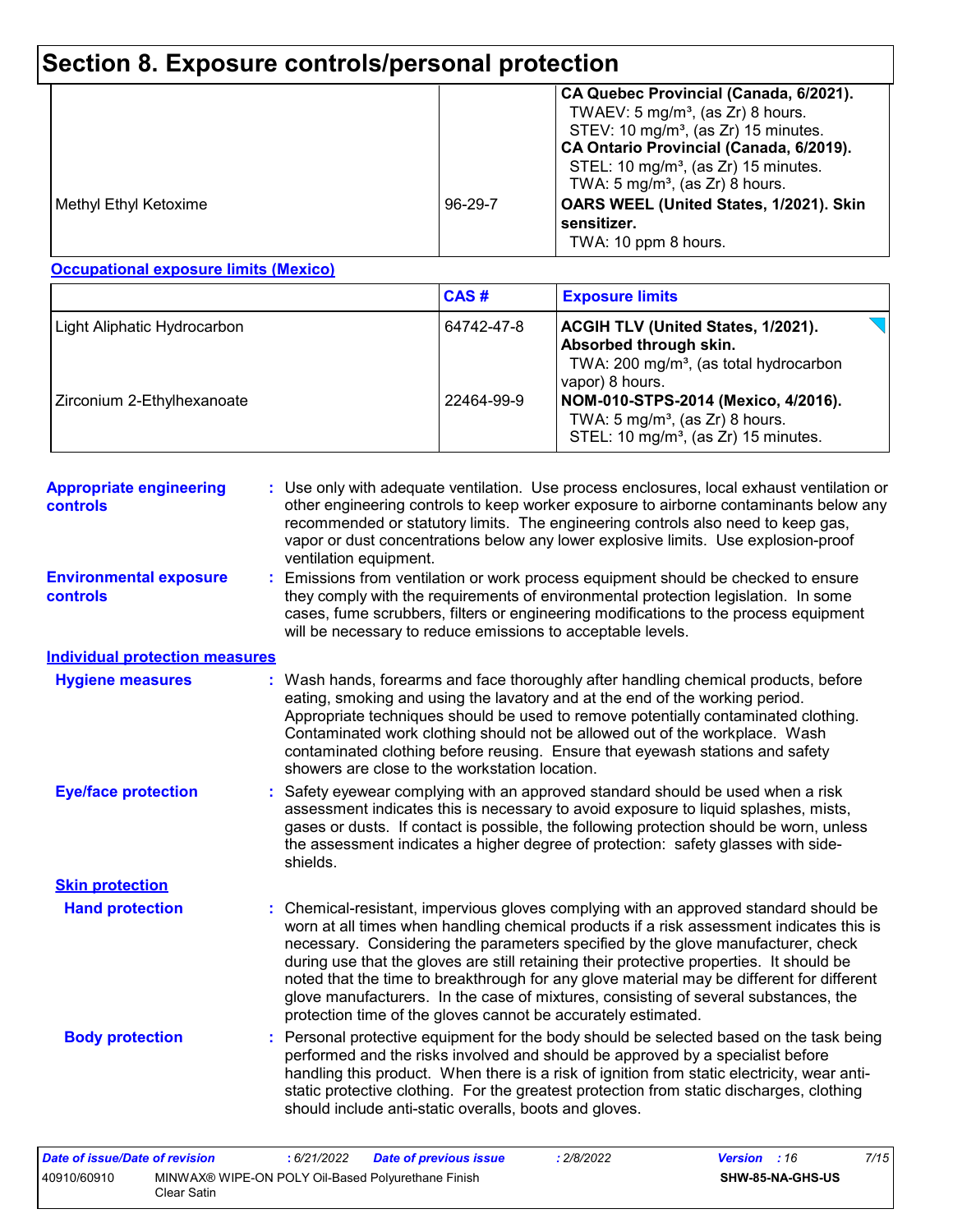## **Section 8. Exposure controls/personal protection**

| <b>Other skin protection</b>  | : Appropriate footwear and any additional skin protection measures should be selected<br>based on the task being performed and the risks involved and should be approved by a<br>specialist before handling this product.                                                           |
|-------------------------------|-------------------------------------------------------------------------------------------------------------------------------------------------------------------------------------------------------------------------------------------------------------------------------------|
| <b>Respiratory protection</b> | : Based on the hazard and potential for exposure, select a respirator that meets the<br>appropriate standard or certification. Respirators must be used according to a<br>respiratory protection program to ensure proper fitting, training, and other important<br>aspects of use. |

## **Section 9. Physical and chemical properties**

The conditions of measurement of all properties are at standard temperature and pressure unless otherwise indicated.

| <b>Appearance</b>                                                 |                                                                |
|-------------------------------------------------------------------|----------------------------------------------------------------|
| <b>Physical state</b>                                             | $:$ Liquid.                                                    |
| <b>Color</b>                                                      | : Not available.                                               |
| Odor                                                              | : Not available.                                               |
| <b>Odor threshold</b>                                             | : Not available.                                               |
| рH                                                                | : Not applicable.                                              |
| <b>Melting point/freezing point</b>                               | : Not available.                                               |
| <b>Boiling point, initial boiling</b><br>point, and boiling range | : $148^{\circ}$ C (298.4 $^{\circ}$ F)                         |
| <b>Flash point</b>                                                | : Closed cup: 41°C (105.8°F) [Tagliabue Closed Cup]            |
| <b>Evaporation rate</b>                                           | $0.13$ (butyl acetate = 1)                                     |
| <b>Flammability</b>                                               | : Not available.                                               |
| Lower and upper explosion<br>limit/flammability limit             | $:$ Lower: 1%<br>Upper: 6%                                     |
| <b>Vapor pressure</b>                                             | : $0.17$ kPa (1.27 mm Hg)                                      |
| <b>Relative vapor density</b>                                     | : $5$ [Air = 1]                                                |
| <b>Relative density</b>                                           | : 0.84                                                         |
| <b>Solubility</b>                                                 | : Not available.                                               |
| <b>Partition coefficient: n-</b><br>octanol/water                 | : Not applicable.                                              |
| <b>Auto-ignition temperature</b>                                  | : Not available.                                               |
| <b>Decomposition temperature</b>                                  | : Not available.                                               |
| <b>Viscosity</b>                                                  | Kinematic (40°C (104°F)): <20.5 mm <sup>2</sup> /s (<20.5 cSt) |
| <b>Molecular weight</b>                                           | Not applicable.                                                |
| <b>Aerosol product</b>                                            |                                                                |
| <b>Heat of combustion</b>                                         | : 29.034 kJ/g                                                  |

## **Section 10. Stability and reactivity**

| <b>Reactivity</b>                                   | : No specific test data related to reactivity available for this product or its ingredients. |
|-----------------------------------------------------|----------------------------------------------------------------------------------------------|
| <b>Chemical stability</b>                           | : The product is stable.                                                                     |
| <b>Possibility of hazardous</b><br><b>reactions</b> | : Under normal conditions of storage and use, hazardous reactions will not occur.            |

| Date of issue/Date of revision                                                   |  | : 6/21/2022 | Date of previous issue  | 2/8/2022 | <b>Version</b> : 16 | 8/15 |
|----------------------------------------------------------------------------------|--|-------------|-------------------------|----------|---------------------|------|
| 40910/60910<br>MINWAX® WIPE-ON POLY Oil-Based Polyurethane Finish<br>Clear Satin |  |             | <b>SHW-85-NA-GHS-US</b> |          |                     |      |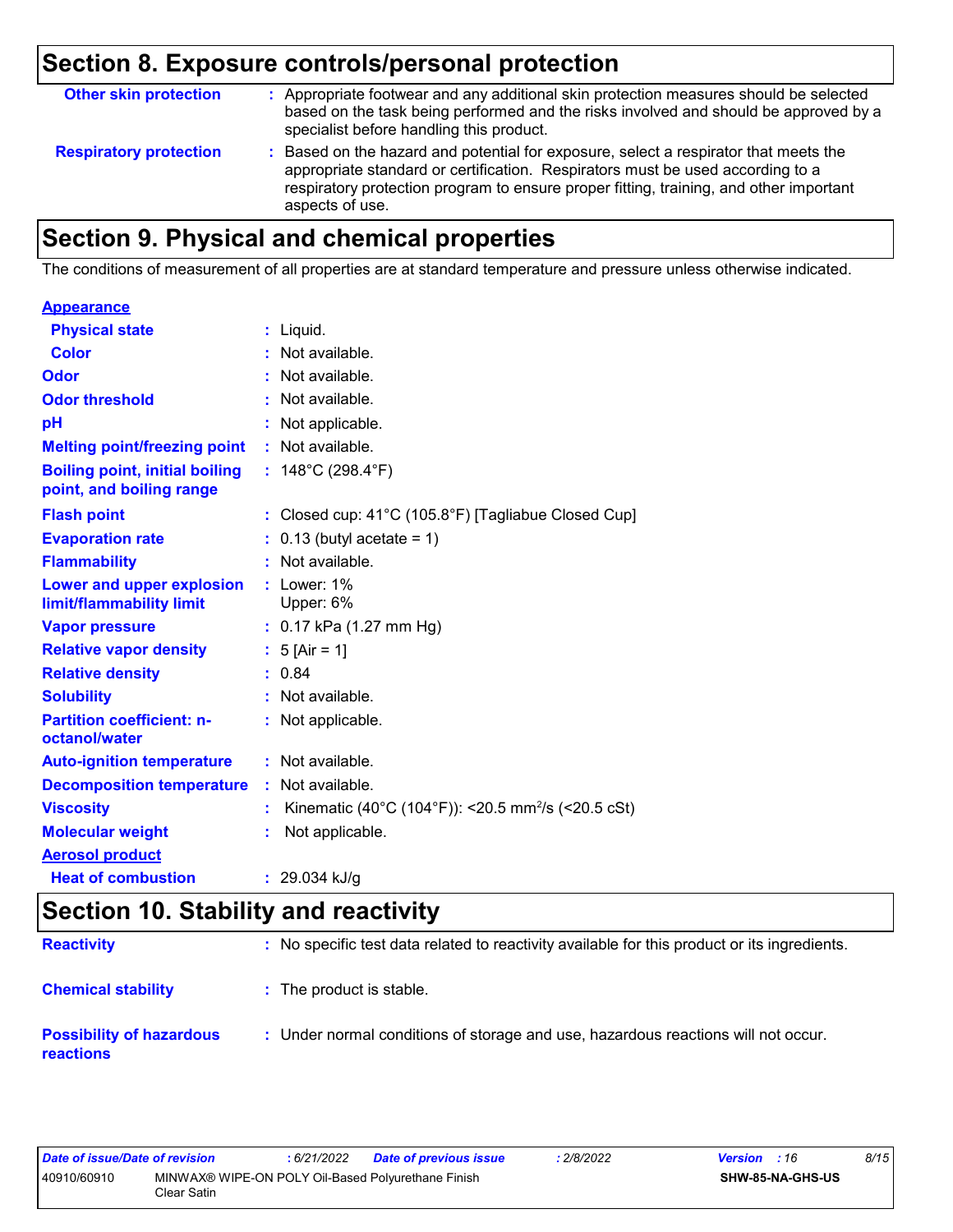### **Section 10. Stability and reactivity**

| <b>Conditions to avoid</b>                 | : Avoid all possible sources of ignition (spark or flame). Do not pressurize, cut, weld,<br>braze, solder, drill, grind or expose containers to heat or sources of ignition. Do not<br>allow vapor to accumulate in low or confined areas. |
|--------------------------------------------|--------------------------------------------------------------------------------------------------------------------------------------------------------------------------------------------------------------------------------------------|
| <b>Incompatible materials</b>              | : Reactive or incompatible with the following materials:<br>oxidizing materials                                                                                                                                                            |
| <b>Hazardous decomposition</b><br>products | : Under normal conditions of storage and use, hazardous decomposition products should<br>not be produced.                                                                                                                                  |

### **Section 11. Toxicological information**

#### **Information on toxicological effects**

#### **Acute toxicity**

| <b>Product/ingredient name</b> | <b>Result</b>                    | <b>Species</b> | <b>Dose</b>            | <b>Exposure</b> |
|--------------------------------|----------------------------------|----------------|------------------------|-----------------|
| Zirconium 2-Ethylhexanoate     | <b>LD50 Dermal</b><br>ILD50 Oral | Rabbit<br>Rat  | $>5$ g/kg<br>$>5$ g/kg |                 |
| l Methvl Ethvl Ketoxime        | ILD50 Oral                       | Rat            | $930$ mg/kg            |                 |

#### **Irritation/Corrosion**

| <b>Product/ingredient name</b> | Result                   | <b>Species</b> | <b>Score</b> | <b>Exposure</b> | <b>Observation</b> |
|--------------------------------|--------------------------|----------------|--------------|-----------------|--------------------|
| Methyl Ethyl Ketoxime          | I Eves - Severe irritant | Rabbit         |              | 100 uL          |                    |

#### **Sensitization**

Not available.

#### **Mutagenicity**

Not available.

#### **Carcinogenicity**

Not available.

#### **Reproductive toxicity**

Not available.

#### **Teratogenicity**

Not available.

#### **Specific target organ toxicity (single exposure)**

| <b>Name</b>                        | <b>Category</b> | <b>Route of</b><br>exposure | <b>Target organs</b>              |
|------------------------------------|-----------------|-----------------------------|-----------------------------------|
| Light Aliphatic Hydrocarbon        | Category 3      |                             | Respiratory tract<br>l irritation |
|                                    | Category 3      |                             | Narcotic effects                  |
| Med. Aliphatic Hydrocarbon Solvent | Category 3      |                             | Respiratory tract<br>l irritation |
|                                    | Category 3      |                             | l Narcotic effects                |
| Methyl Ethyl Ketoxime              | Category 1      |                             | upper respiratory<br>tract        |
|                                    | Category 3      |                             | l Narcotic effects                |

**Specific target organ toxicity (repeated exposure)**

| Date of issue/Date of revision |                                                                   | : 6/21/2022 | <b>Date of previous issue</b> | .2/8/2022 | <b>Version</b> : 16 |                         | 9/15 |
|--------------------------------|-------------------------------------------------------------------|-------------|-------------------------------|-----------|---------------------|-------------------------|------|
| 40910/60910                    | MINWAX® WIPE-ON POLY Oil-Based Polyurethane Finish<br>Clear Satin |             |                               |           |                     | <b>SHW-85-NA-GHS-US</b> |      |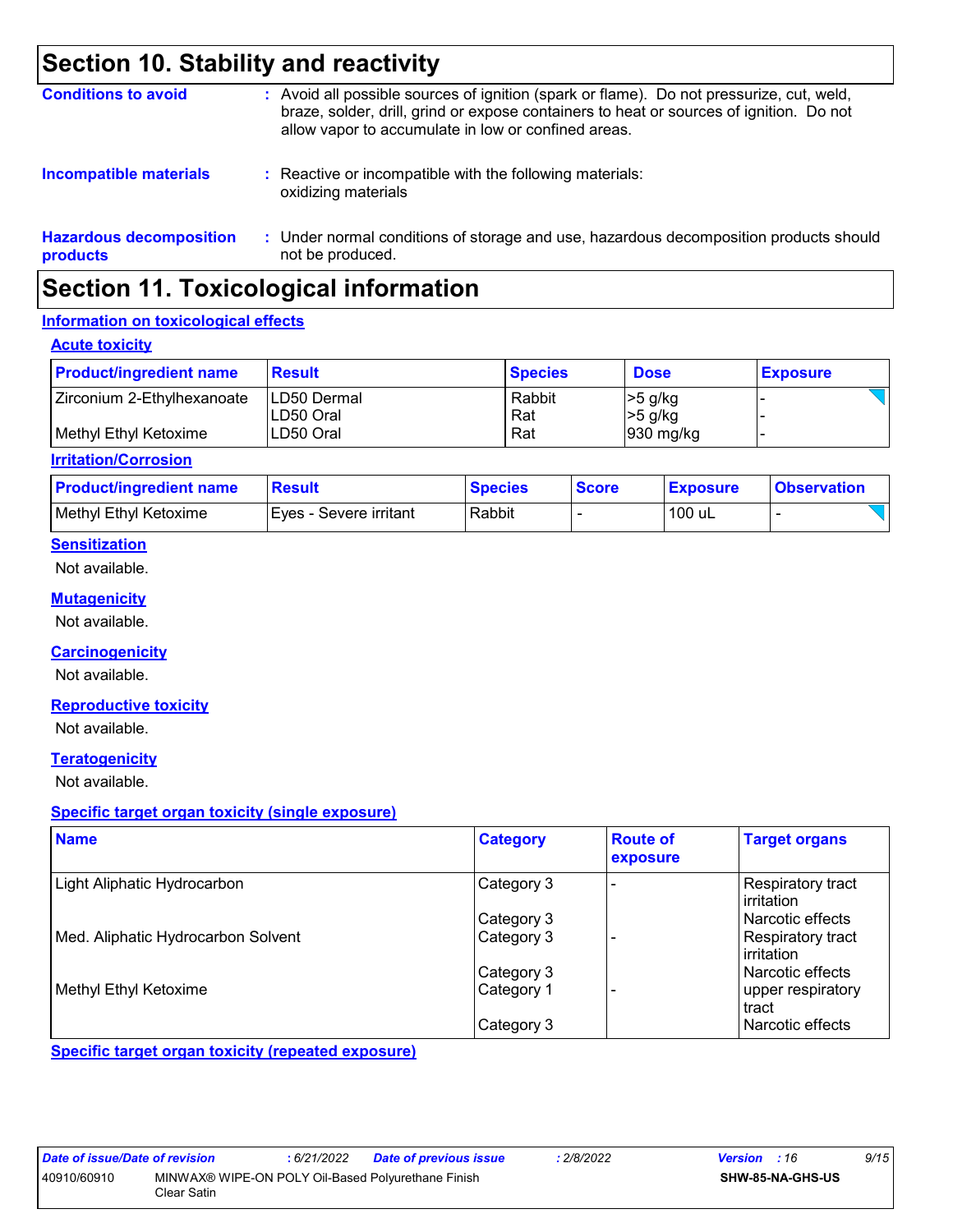## **Section 11. Toxicological information**

| <b>Name</b>                        | <b>Category</b> | <b>Route of</b><br>exposure | <b>Target organs</b> |
|------------------------------------|-----------------|-----------------------------|----------------------|
| Light Aliphatic Hydrocarbon        | Category 2      |                             |                      |
| Med. Aliphatic Hydrocarbon Solvent | Category 1      |                             |                      |
| Methyl Ethyl Ketoxime              | Category 2      |                             | I blood svstem.      |

### **Aspiration hazard**

| <b>Name</b>                        | <b>Result</b>                         |
|------------------------------------|---------------------------------------|
| Light Aliphatic Hydrocarbon_       | <b>ASPIRATION HAZARD - Category 1</b> |
| Med. Aliphatic Hydrocarbon Solvent | <b>ASPIRATION HAZARD - Category 1</b> |

| <b>Information on the likely</b><br>routes of exposure | : Not available.                                                                                                                                                                                                                                                        |
|--------------------------------------------------------|-------------------------------------------------------------------------------------------------------------------------------------------------------------------------------------------------------------------------------------------------------------------------|
| <b>Potential acute health effects</b>                  |                                                                                                                                                                                                                                                                         |
| <b>Eye contact</b>                                     | : No known significant effects or critical hazards.                                                                                                                                                                                                                     |
| <b>Inhalation</b>                                      | : Can cause central nervous system (CNS) depression. May cause drowsiness or<br>dizziness. May cause respiratory irritation.                                                                                                                                            |
| <b>Skin contact</b>                                    | : May cause an allergic skin reaction.                                                                                                                                                                                                                                  |
| <b>Ingestion</b>                                       | : Can cause central nervous system (CNS) depression. May be fatal if swallowed and<br>enters airways.                                                                                                                                                                   |
|                                                        | <b>Symptoms related to the physical, chemical and toxicological characteristics</b>                                                                                                                                                                                     |
| <b>Eye contact</b>                                     | : No specific data.                                                                                                                                                                                                                                                     |
| <b>Inhalation</b>                                      | : Adverse symptoms may include the following:<br>respiratory tract irritation<br>coughing<br>nausea or vomiting<br>headache<br>drowsiness/fatigue<br>dizziness/vertigo<br>unconsciousness<br>reduced fetal weight<br>increase in fetal deaths<br>skeletal malformations |
| <b>Skin contact</b>                                    | : Adverse symptoms may include the following:<br>irritation<br>redness<br>reduced fetal weight<br>increase in fetal deaths<br>skeletal malformations                                                                                                                    |
| <b>Ingestion</b>                                       | : Adverse symptoms may include the following:<br>nausea or vomiting<br>reduced fetal weight<br>increase in fetal deaths<br>skeletal malformations                                                                                                                       |
|                                                        | Delayed and immediate effects and also chronic effects from short and long term exposure                                                                                                                                                                                |
| Short term exposure                                    |                                                                                                                                                                                                                                                                         |

| <b>Short term exposure</b>                   |                  |
|----------------------------------------------|------------------|
| <b>Potential immediate</b><br><b>effects</b> | : Not available. |
| <b>Potential delayed effects</b>             | : Not available. |
| <b>Long term exposure</b>                    |                  |

| Date of issue/Date of revision |                                                                    | : 6/21/2022 | <b>Date of previous issue</b> | : 2/8/2022 | <b>Version</b> : 16 |                         | 10/15 |
|--------------------------------|--------------------------------------------------------------------|-------------|-------------------------------|------------|---------------------|-------------------------|-------|
| 40910/60910                    | MINWAX® WIPE-ON POLY Oil-Based Polyurethane Finish<br>Clear Satin. |             |                               |            |                     | <b>SHW-85-NA-GHS-US</b> |       |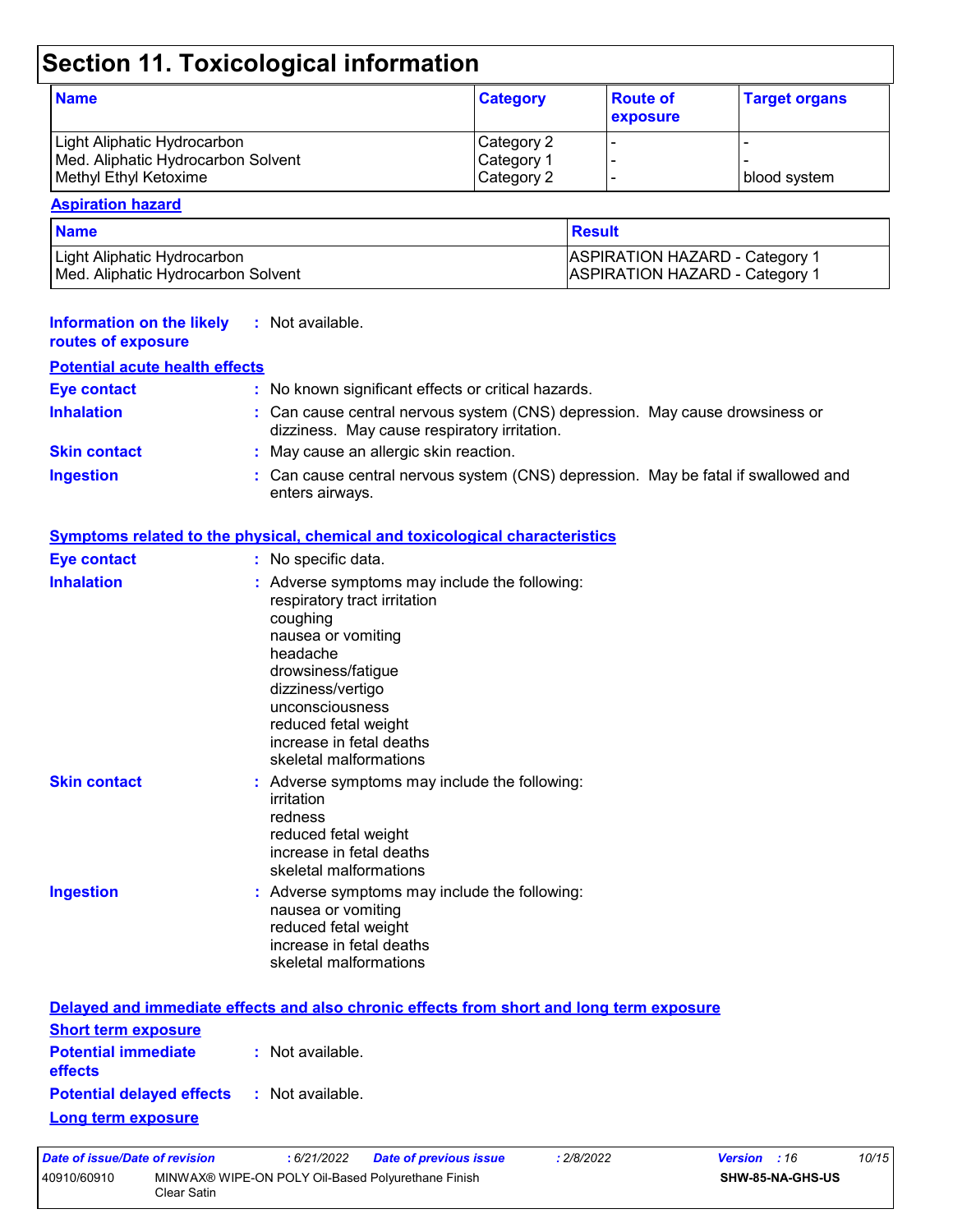### **Section 11. Toxicological information**

| <b>Potential immediate</b><br><b>effects</b> | : Not available.                                                                                                                                                         |
|----------------------------------------------|--------------------------------------------------------------------------------------------------------------------------------------------------------------------------|
| <b>Potential delayed effects</b>             | : Not available.                                                                                                                                                         |
| <b>Potential chronic health effects</b>      |                                                                                                                                                                          |
| Not available.                               |                                                                                                                                                                          |
| <b>General</b>                               | : Causes damage to organs through prolonged or repeated exposure. Once sensitized, a<br>severe allergic reaction may occur when subsequently exposed to very low levels. |
| <b>Carcinogenicity</b>                       | : No known significant effects or critical hazards.                                                                                                                      |
| <b>Mutagenicity</b>                          | : No known significant effects or critical hazards.                                                                                                                      |
| <b>Teratogenicity</b>                        | : Suspected of damaging the unborn child.                                                                                                                                |
| <b>Developmental effects</b>                 | : No known significant effects or critical hazards.                                                                                                                      |
| <b>Fertility effects</b>                     | : No known significant effects or critical hazards.                                                                                                                      |
|                                              |                                                                                                                                                                          |

**Numerical measures of toxicity** Not available. **Acute toxicity estimates**

### **Section 12. Ecological information**

#### **Toxicity**

| <b>Product/ingredient name</b> | <b>Result</b>                      | <b>Species</b>                    | <b>Exposure</b> |
|--------------------------------|------------------------------------|-----------------------------------|-----------------|
| Light Aliphatic Hydrocarbon    | Acute LC50 2200 µg/l Fresh water   | l Fish - Lepomis macrochirus      | 4 days          |
| Methyl Ethyl Ketoxime          | Acute LC50 843000 µg/l Fresh water | <b>Fish - Pimephales promelas</b> | 96 hours        |

#### **Persistence and degradability**

Not available.

#### **Bioaccumulative potential**

| <b>Product/ingredient name</b> | <b>LogP</b> <sub>ow</sub> | <b>BCF</b>  | <b>Potential</b> |
|--------------------------------|---------------------------|-------------|------------------|
| Zirconium 2-Ethylhexanoate     |                           | 2.96        | low              |
| Methyl Ethyl Ketoxime          |                           | 12.5 to 5.8 | low              |

#### **Mobility in soil**

**Soil/water partition coefficient (KOC) :** Not available.

**Other adverse effects** : No known significant effects or critical hazards.

### **Section 13. Disposal considerations**

| <b>Disposal methods</b> | : The generation of waste should be avoided or minimized wherever possible. Disposal<br>of this product, solutions and any by-products should at all times comply with the<br>requirements of environmental protection and waste disposal legislation and any<br>regional local authority requirements. Dispose of surplus and non-recyclable products<br>via a licensed waste disposal contractor. Waste should not be disposed of untreated to<br>the sewer unless fully compliant with the requirements of all authorities with jurisdiction.<br>Waste packaging should be recycled. Incineration or landfill should only be considered |
|-------------------------|--------------------------------------------------------------------------------------------------------------------------------------------------------------------------------------------------------------------------------------------------------------------------------------------------------------------------------------------------------------------------------------------------------------------------------------------------------------------------------------------------------------------------------------------------------------------------------------------------------------------------------------------|
|                         |                                                                                                                                                                                                                                                                                                                                                                                                                                                                                                                                                                                                                                            |

| Date of issue/Date of revision |                                                                   | : 6/21/2022 | <b>Date of previous issue</b> | : 2/8/2022 | <b>Version</b> : 16 |                         | 11/15 |
|--------------------------------|-------------------------------------------------------------------|-------------|-------------------------------|------------|---------------------|-------------------------|-------|
| 40910/60910                    | MINWAX® WIPE-ON POLY Oil-Based Polyurethane Finish<br>Clear Satin |             |                               |            |                     | <b>SHW-85-NA-GHS-US</b> |       |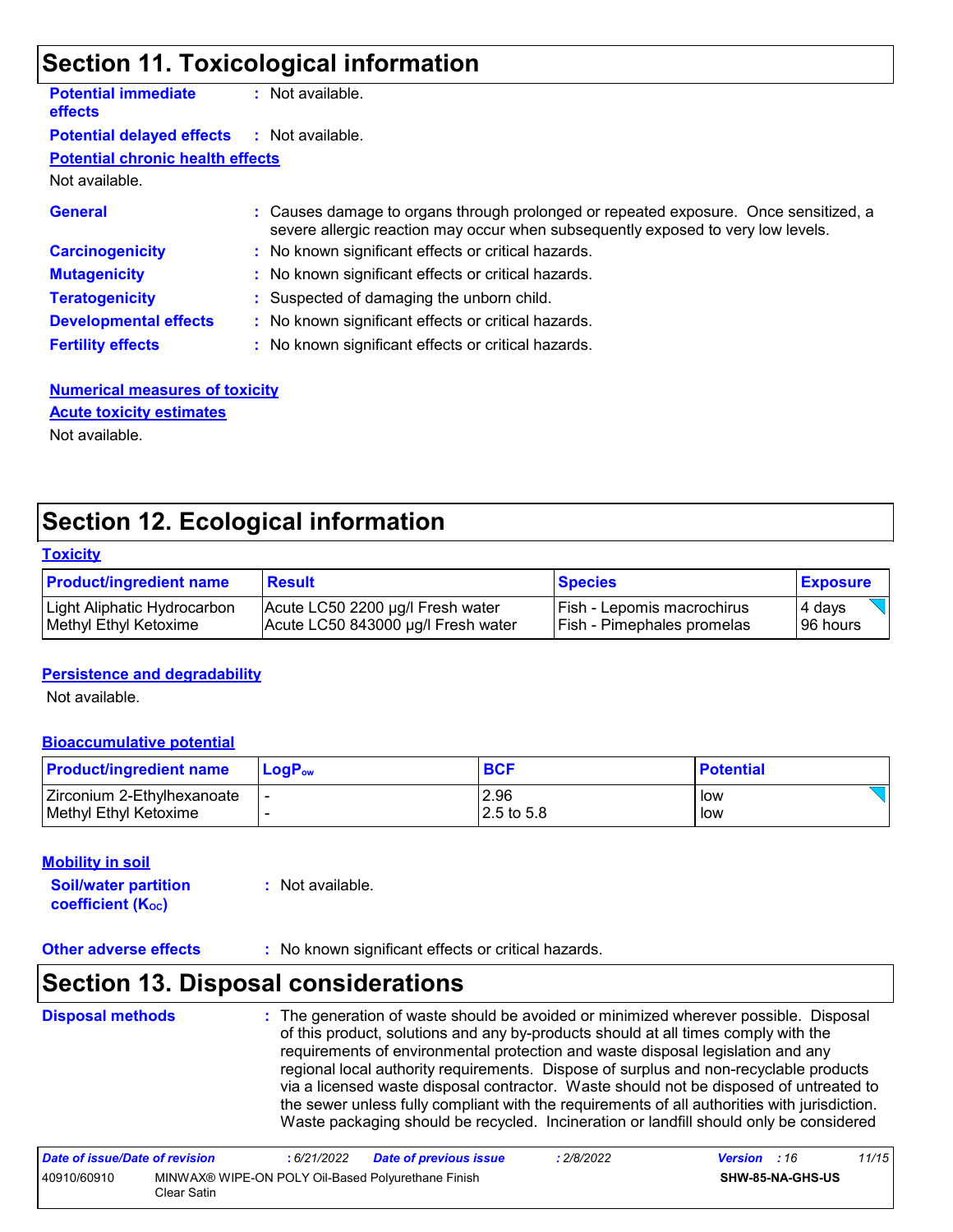### **Section 13. Disposal considerations**

when recycling is not feasible. This material and its container must be disposed of in a safe way. Care should be taken when handling emptied containers that have not been cleaned or rinsed out. Empty containers or liners may retain some product residues. Vapor from product residues may create a highly flammable or explosive atmosphere inside the container. Do not cut, weld or grind used containers unless they have been cleaned thoroughly internally. Avoid dispersal of spilled material and runoff and contact with soil, waterways, drains and sewers.

### **Section 14. Transport information**

|                                         | <b>DOT</b><br><b>Classification</b>                                                                                                                                                                                                                               | <b>TDG</b><br><b>Classification</b>                                                                                                                 | <b>Mexico</b><br><b>Classification</b> | <b>IATA</b>                                                                                                                   | <b>IMDG</b>                                                                                                                                        |
|-----------------------------------------|-------------------------------------------------------------------------------------------------------------------------------------------------------------------------------------------------------------------------------------------------------------------|-----------------------------------------------------------------------------------------------------------------------------------------------------|----------------------------------------|-------------------------------------------------------------------------------------------------------------------------------|----------------------------------------------------------------------------------------------------------------------------------------------------|
| <b>UN number</b>                        | <b>UN1263</b>                                                                                                                                                                                                                                                     | <b>UN1263</b>                                                                                                                                       | <b>UN1263</b>                          | <b>UN1263</b>                                                                                                                 | <b>UN1263</b>                                                                                                                                      |
| <b>UN proper</b><br>shipping name       | <b>PAINT</b>                                                                                                                                                                                                                                                      | <b>PAINT</b>                                                                                                                                        | <b>PAINT</b>                           | <b>PAINT</b>                                                                                                                  | PAINT. Marine<br>pollutant (Light<br>Aliphatic<br>Hydrocarbon, Med.<br>Aliphatic<br>Hydrocarbon<br>Solvent)                                        |
| <b>Transport</b><br>hazard class(es)    | 3                                                                                                                                                                                                                                                                 | 3                                                                                                                                                   | 3                                      | 3                                                                                                                             | 3                                                                                                                                                  |
|                                         |                                                                                                                                                                                                                                                                   |                                                                                                                                                     |                                        |                                                                                                                               |                                                                                                                                                    |
| <b>Packing group</b>                    | $\ensuremath{\mathsf{III}}\xspace$                                                                                                                                                                                                                                | $\mathbf{III}$                                                                                                                                      | $\mathop{\rm III}$                     | $\mathop{\rm III}\nolimits$                                                                                                   | $\ensuremath{\mathsf{III}}\xspace$                                                                                                                 |
| <b>Environmental</b><br>hazards         | No.                                                                                                                                                                                                                                                               | No.                                                                                                                                                 | No.                                    | Yes. The<br>environmentally<br>hazardous<br>substance mark<br>is not required.                                                | Yes.                                                                                                                                               |
| <b>Additional</b><br><b>information</b> | This product may<br>be re-classified as<br>"Combustible<br>Liquid," unless<br>transported by<br>vessel or aircraft.<br>Non-bulk<br>packages (less<br>than or equal to<br>119 gal) of<br>combustible<br>liquids are not<br>regulated as<br>hazardous<br>materials. | Product classified<br>as per the<br>following sections<br>of the<br>Transportation of<br>Dangerous Goods<br>Regulations:<br>2.18-2.19 (Class<br>3). |                                        | The<br>environmentally<br>hazardous<br>substance mark<br>may appear if<br>required by other<br>transportation<br>regulations. | The marine<br>pollutant mark is<br>not required when<br>transported in<br>sizes of ≤5 L or ≤5<br>kg.<br><b>Emergency</b><br>schedules F-E, S-<br>E |
|                                         | <b>ERG No.</b>                                                                                                                                                                                                                                                    | <b>ERG No.</b>                                                                                                                                      | <b>ERG No.</b>                         |                                                                                                                               |                                                                                                                                                    |
|                                         | 128                                                                                                                                                                                                                                                               | 128                                                                                                                                                 | 128                                    |                                                                                                                               |                                                                                                                                                    |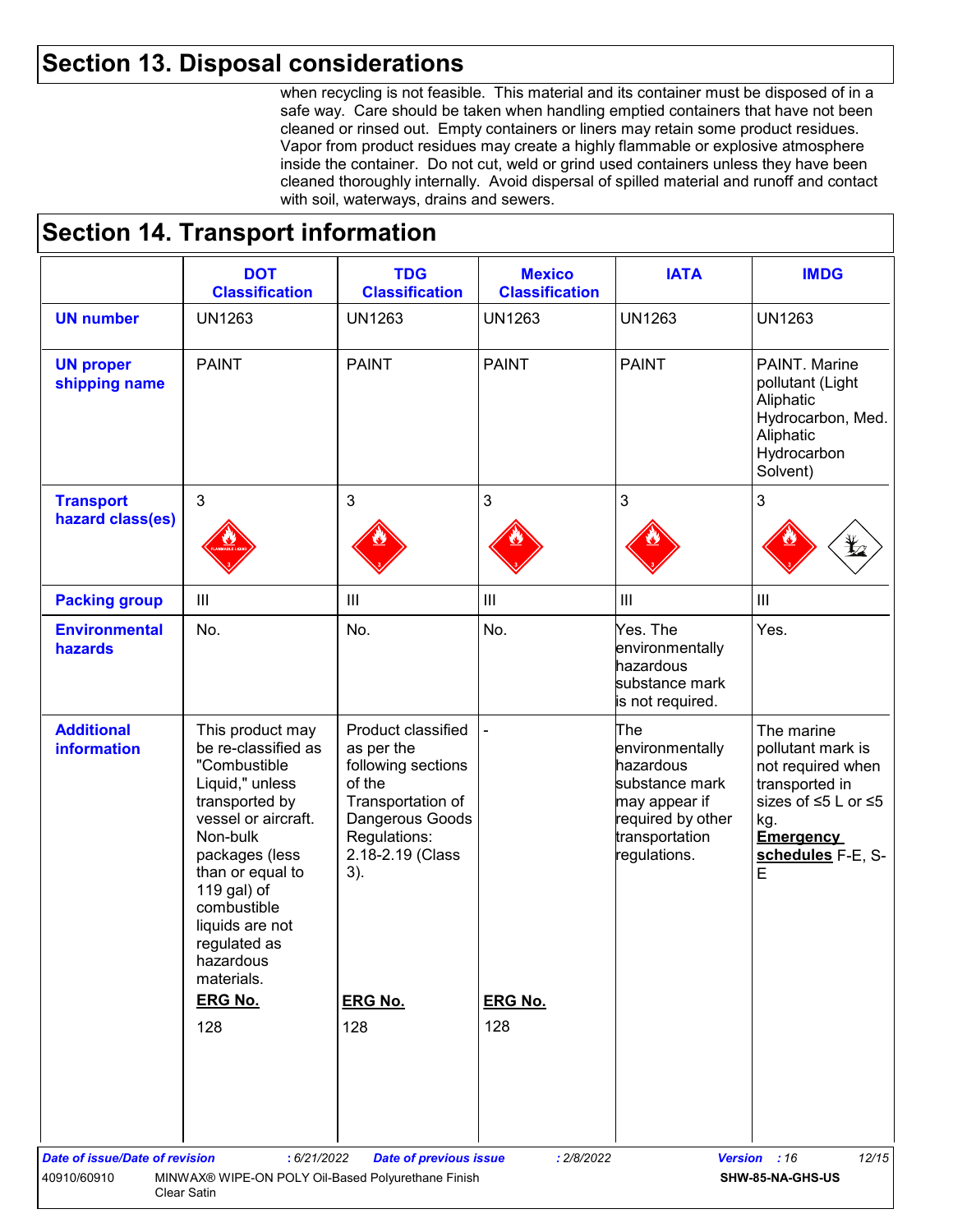### **Section 14. Transport information**

| <b>Special precautions for user :</b>                    |                  | Multi-modal shipping descriptions are provided for informational purposes and do not<br>consider container sizes. The presence of a shipping description for a particular<br>mode of transport (sea, air, etc.), does not indicate that the product is packaged<br>suitably for that mode of transport. All packaging must be reviewed for suitability<br>prior to shipment, and compliance with the applicable regulations is the sole<br>responsibility of the person offering the product for transport. People loading and<br>unloading dangerous goods must be trained on all of the risks deriving from the<br>substances and on all actions in case of emergency situations. |                |  |
|----------------------------------------------------------|------------------|-------------------------------------------------------------------------------------------------------------------------------------------------------------------------------------------------------------------------------------------------------------------------------------------------------------------------------------------------------------------------------------------------------------------------------------------------------------------------------------------------------------------------------------------------------------------------------------------------------------------------------------------------------------------------------------|----------------|--|
| <b>Transport in bulk according</b><br>to IMO instruments | : Not available. |                                                                                                                                                                                                                                                                                                                                                                                                                                                                                                                                                                                                                                                                                     |                |  |
|                                                          |                  | <b>Proper shipping name</b>                                                                                                                                                                                                                                                                                                                                                                                                                                                                                                                                                                                                                                                         | Not available. |  |

### **Section 15. Regulatory information**

#### **SARA 313**

SARA 313 (40 CFR 372.45) supplier notification can be found on the Environmental Data Sheet.

#### **California Prop. 65**

WARNING: This product contains chemicals known to the State of California to cause cancer and birth defects or other reproductive harm.

#### **International regulations**

| <b>International lists</b> | : Australia inventory (AIIC): Not determined.<br>China inventory (IECSC): Not determined.<br>Japan inventory (CSCL): Not determined.<br>Japan inventory (ISHL): Not determined.<br>Korea inventory (KECI): Not determined.<br>New Zealand Inventory of Chemicals (NZIoC): Not determined.<br>Philippines inventory (PICCS): Not determined.<br>Taiwan Chemical Substances Inventory (TCSI): Not determined.<br>Thailand inventory: Not determined.<br>Turkey inventory: Not determined.<br>Vietnam inventory: Not determined. |
|----------------------------|-------------------------------------------------------------------------------------------------------------------------------------------------------------------------------------------------------------------------------------------------------------------------------------------------------------------------------------------------------------------------------------------------------------------------------------------------------------------------------------------------------------------------------|
|----------------------------|-------------------------------------------------------------------------------------------------------------------------------------------------------------------------------------------------------------------------------------------------------------------------------------------------------------------------------------------------------------------------------------------------------------------------------------------------------------------------------------------------------------------------------|

### **Section 16. Other information**

**Hazardous Material Information System (U.S.A.)**



**The customer is responsible for determining the PPE code for this material. For more information on HMIS® Personal Protective Equipment (PPE) codes, consult the HMIS® Implementation Manual.**

**Caution: HMIS® ratings are based on a 0-4 rating scale, with 0 representing minimal hazards or risks, and 4 representing significant hazards or risks. Although HMIS® ratings and the associated label are not required on SDSs or products leaving a facility under 29 CFR 1910.1200, the preparer may choose to provide them. HMIS® ratings are to be used with a fully implemented HMIS® program. HMIS® is a registered trademark and service mark of the American Coatings Association, Inc.**

**Procedure used to derive the classification**